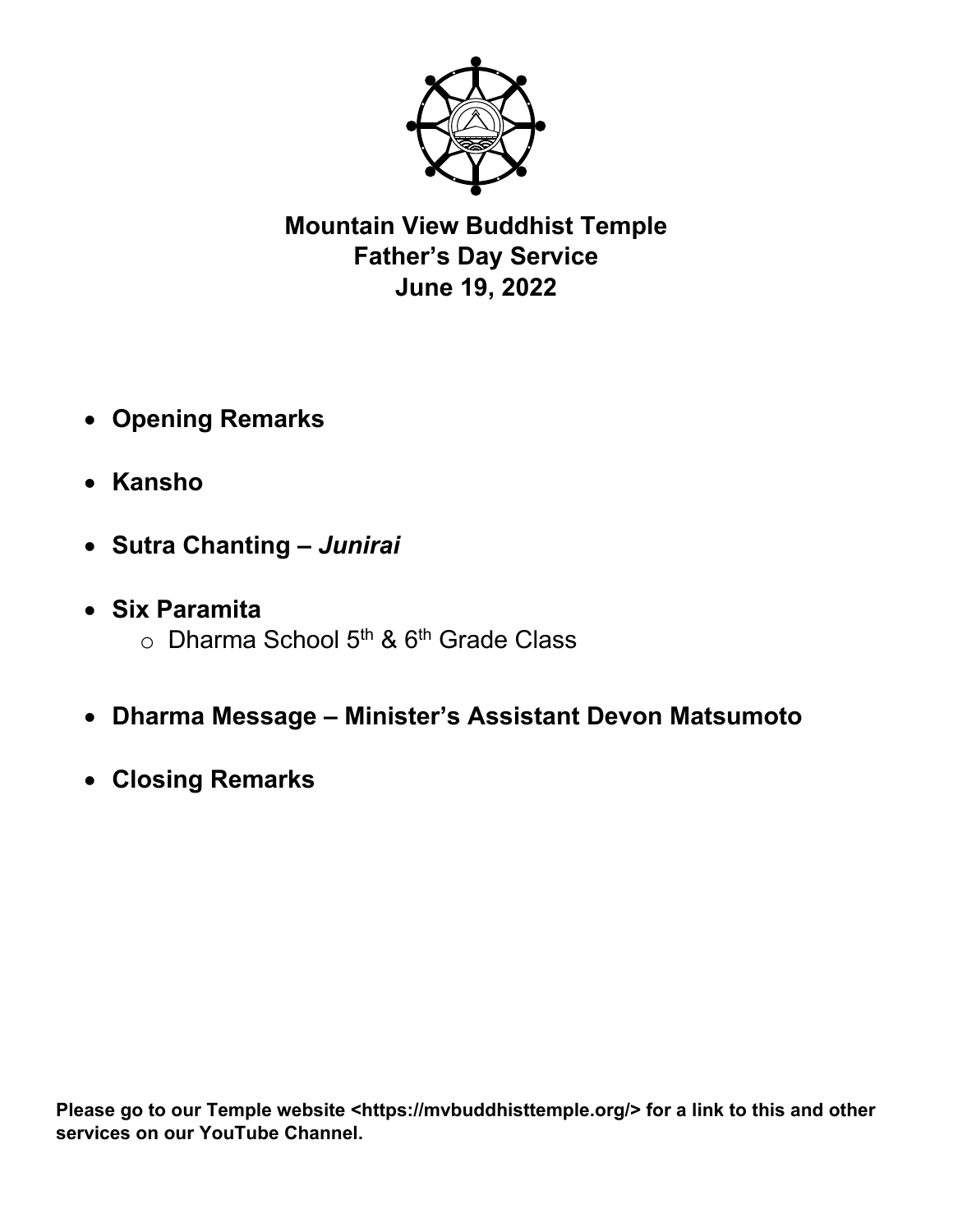## JU NI RAI (The Twelve Verses of Homage to Amida Buddha)

The Gatha JU NI RAI was written by Nagarjuna (c. 2<sup>nd</sup> – 3<sup>rd</sup> Cent. B.C.E.) the first of the Seven Masters of Jodo Shinshu. It expresses eloquently the depth of Nagarjuna's gratitude to the Amida Buddha.

 Nagarjuna's Madhyamika (Emptiness) philosophy is considered by many to be the foundation of Mahayana Buddhism. His exposition of the essential Buddhist concept of "interdependent origination" (*pratitya-samutpada)* clarified how all beings are seen as existing only in interrelationship with others, and thus without permanent or individual reality. Because of the truth of interdependent existence, we are able to benefit from the activity of the Buddha's compassion in our lives.

 Because of the importance of Nagarjuna's contribution to the philosophical development of Mahayana Buddhist thought, he is included in the spiritual lineage of the Eight major schools of Mahayana Buddhism. He was a very prolific writer whose works include the *Madhyamika-Karika, Daichido-ron* and the *Jujubibasha-ron (The commentary on the ten bodhisattva stages).* In the ninth section of the 5th chapter of this particular work, Nagarjuna writes about the Easy Practice versus the Difficult Practices. For those unable to pursue the "Difficult Path" of cultivating the monastic practice of the *paramitas* or mental and moral discipline, Nagarjuna advocates the "Easy Path" of calling the Name of the Amida Buddha (Namo Amida Butsu).

The English translation of this gatha is from the *Shinshu Seiten, Jodo Shin Buddhist Teaching*, published by the Buddhist Churches of America, 1978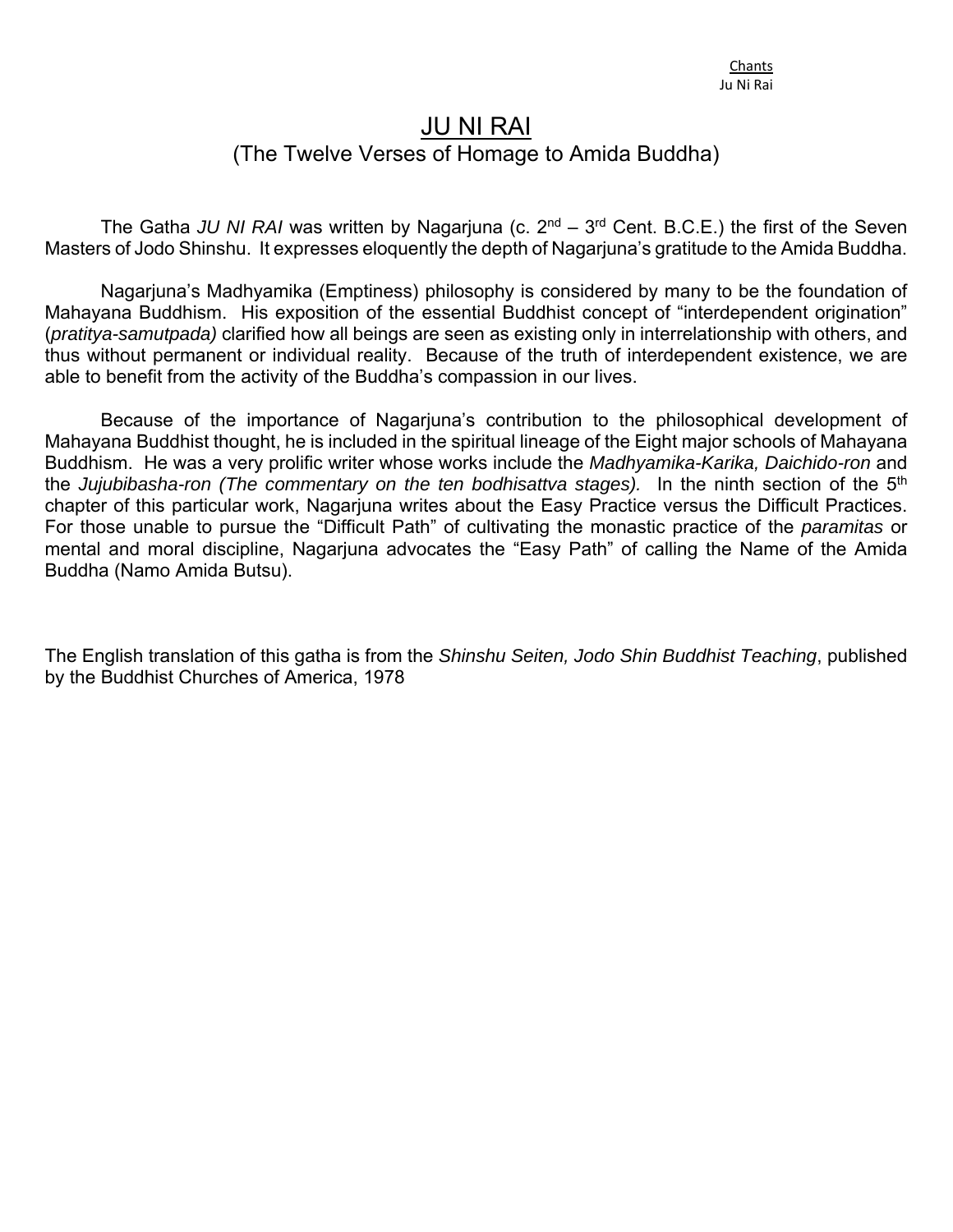## JU NI RAI (The Twelve Verses of Homage to Amida Buddha)

*Before Amida Buddha, whom Deva (heavenly beings) and men worship, I humble myself in deepest reverence. In his wondrous Land of Bliss Surrounded by countless Bodhisattvas.* 

*His golden form shines forth pure, like the King of Mount (Sumeru);* 

*His practice of Truth is steadfast, like an elephant's pace;* 

*His eyes radiate, like pure blue lotus blossoms. Thus I prostrate myself before Amida Buddha.* 

*His countenance is perfectly pure and round, like the full moon;* 

*His majestic light shines like a thousand suns and moons;* 

*His voice is like a heavenly drum, yet like a heavenly bird (Kokila)* 

*Thus I prostrate myself before Amida Buddha.* 

*Avalokitesvara wears upon his crown, The image of Amida adorned with many precious jewels,* 

*He subdues the arrogance of demons and heretics,* 

*Thus I prostrate myself before Amida Buddha.* 

*Incomparable, vast, and pure his Virtues are, Clearly extending like vast open space, His acts freely benefiting all. Thus I prostrate myself before Amida Buddha.* 

*Bodhisattvas from the ten quarters And countless maras (demons) always venerate Him.* 

*He dwells with Vow-power for the sake of all beings.* 

*Thus I prostrate myself before Amida Buddha.* 

*In the golden treasure pond where the lotus flowers bloom,* 

*Established with goodness is a wondrous throne; Where reigns the Lord, like the King of Mount (Sumeru)* 

*Thus I prostrate myself before Amida Buddha.* 

*From the ten quarters Bodhisattvas come, Revealing wondrous power, they attain blissful state;* 

*Honoring his face, they offer eternal homage. Thus I prostrate myself before Amida Buddha.* 

*All things are transient and without self Like the moon on water, lightning, shadow, or dew. "The Dharma cannot be expressed by words," the Buddha proclaimed. Thus I prostrate myself before Amida Buddha.* 

*No words of evil are in his Land; No fear of evildoers, or evil paths; With sincere heart all beings worship Him. Thus I prostrate myself before Amida Buddha.* 

*His land of infinite expediencies Is without degenerate things or wicked beings; Upon rebirth, Non-Retrogressive Bodhi does one attain.* 

*Thus I prostrate myself before Amida Buddha.* 

*Thus have I praised the virtues of Amida. Boundless are they like the water of the sea. Upon receiving these pure and good qualities May all beings be reborn into his Land.*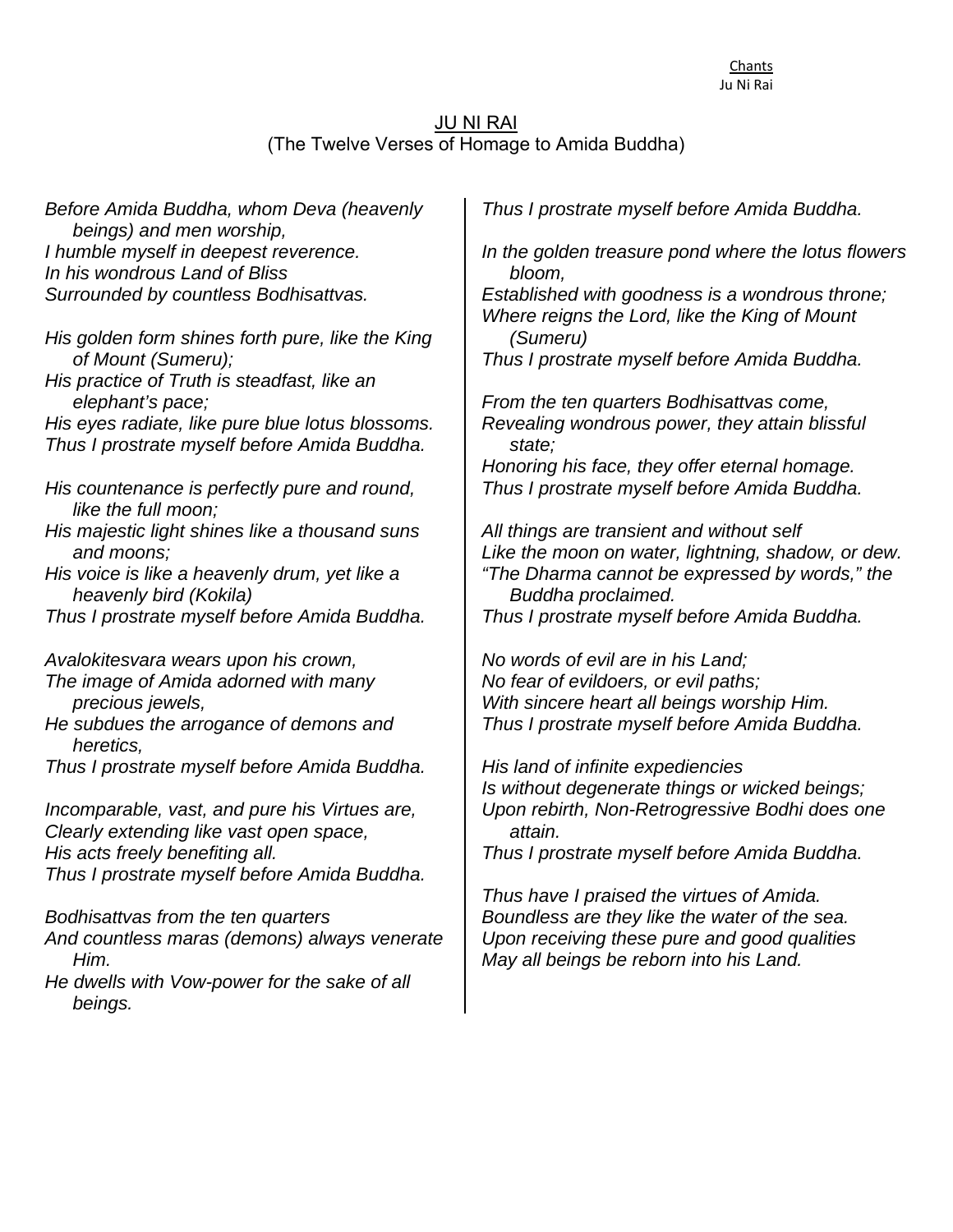JU NI RAI (The Twelve Verses of Homage to Amida Buddha)

KEI SHU TEN NIN SHO KU GYŌ ⊦  $\vdash$ ┢ A MI DA SEN RYŌ ZOKU SON HTTT  $\Gamma$ ┝╤ ZAI HI MI MEU AN RAK KOKU H H H H T MU RYŌ BUS SHI SHŪ I NEU  $\mathbf{r}$ **ESTER**  $\overline{\phantom{0}}$ 

KON JIKI SHIN JYŌ NYO SEN NŌ  $\mathbb{L}$  $\mathbb{R}$  $\mathbf{L}$ Ð 눈 L SHA MA TA GYŌ NYO **BU** ΖŌ F F F F ь. RYŌ MOKU JYŌ NYAKU SHŌ REN GE F ⊢ ۳ ⊢ Г ۳ CHŌ **KO** GA RAI MI DA SON Г Е Г  $\mathbf{L}$  $\mathbf{L}$ ⊺

MEN ZEN EN IYŌ NYO MAN GATSU ံ I KŌ YŪ NYO SEN NICHI GATSU F F Г ⊢ SHŌ NYO TEN KU KU SHI RA ╔ ⊢ F ۳ ⊢ KO GA CHŌ RAI MI DA SON Г  $\mathbf{L}$ |-

KWAN NON CHŌ DAI KWAN CHIU IIU ┝ SHU JU **MEU** SŌ HŌ SHŌ GON F F NŌ BUKU GE DŌ MA KEU **MAN** ╔ ⊢ ⊢ KO GA CHŌ RAI MI DA **SON**  $\mathbb{R}$ 눈

MU BI MU KU KŌ SHŌ JYŌ  $\overline{\phantom{a}}$  $\mathcal{L}$  $\mathbb{R}^n$  $\mathbb{R}$  $\mathbb{R}$ SHU TOKU KEU KETSU NYO KO KŪ  $\Gamma$  $\Gamma$ F. F. SHO SA RI YAKU TOKU JI ZAI H H H KO GA CHO RAI MI DA SON ┢

JIP PŌ MYŌ MON BO SAS-SHU  $\overline{\phantom{a}}$ MU RYŌ SHO MA JYŌ SAN DAN H. I SHO SHU JYŌ GAN RIKI JIU H٣ ۳ KO GA CHO RAI MI DA SON **The Company of the Company**  $\Box$  $\overline{\cdot}$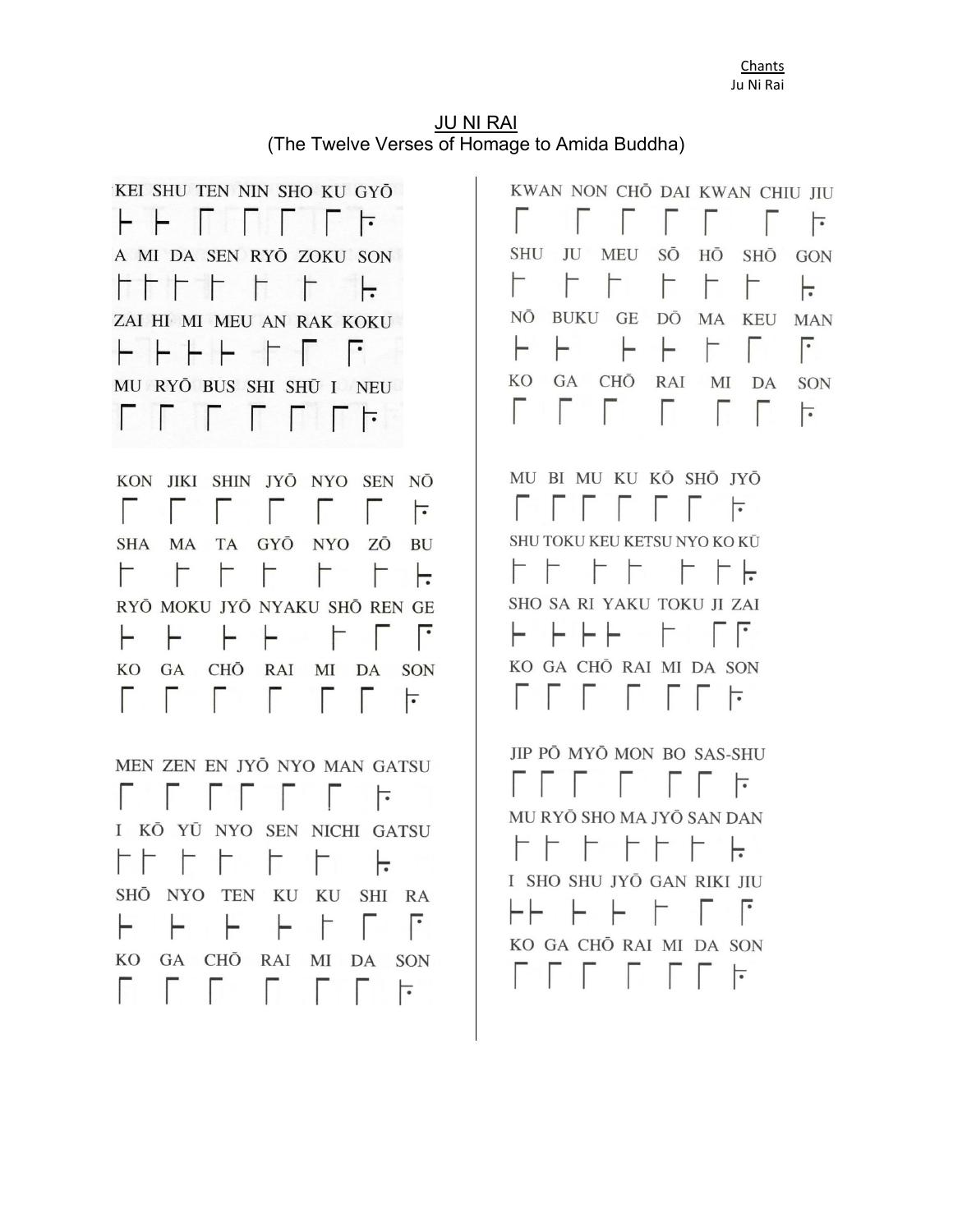SHO U MU JYŌ MU GA TŌ YAKU NYO SUI GATSU DEN YŌ RO F F F F F F <del>L</del> I SHU SEP-PO MU MYO JI HHTH HT Г. KO GA CHO RAI MI DA SON F F F F F F F  $\overline{\phantom{a}}$ 

JIP PÕ SHO RAI SHO BUS-SHI 13 - 13 14 15 16 17 KEN GEN JIN ZŪ SHI AN RAKU H H H H H H H SEN GŌ SON GEN JYŌ KU GYŌ KO GA CHO RAI MI DA SON **FIFTHEFF** 

KON TAI HỘ KEN CHI SHỐ KE **FFFFFF** ZEN GON SHO JYŌ MEU DAI ZA F F F F F F  $\vdash$ O HI ZA JYŌ NYO SEN NŌ KO GA CHO RAI MI DA SON **FFFFFF** 

> GA SETSU HI SON KU DOKU JI **FELER**  $\overline{\phantom{a}}$ **SHU ZEN MU HEN NYO KAI SUI**  $-$ SHO GYA-KU ZEN GON SHŌ JYOU SHA  $\vdash\vdash\vdash\vdash\vdash\vdash\vdash\vdash\vdash$ E SE SHU JYOU SHOU HI KOKU  $\mathsf{H}^{\wedge}$ 正正

HI SON MU RYŌ HŌ BEN KYŌ MU U SHO SHU AKU CHI SHIKI F FF FXFXFX**F** Ō JŌ FU TAI SHI BO DAI ⊢⊢ ⊢ | FlF F KO GA CHŌ RAI MI DA SON MOD D D D H

HI SON BUS-SETSU MU AKU MYŌ  $\Box$ YAKU MU NYO NIN AKU DŌ FU F FF FF F**F** SHU NIN SHI SHIN KYŌ HI SON KO GA CHO RAI MI DA SON F F F F F F F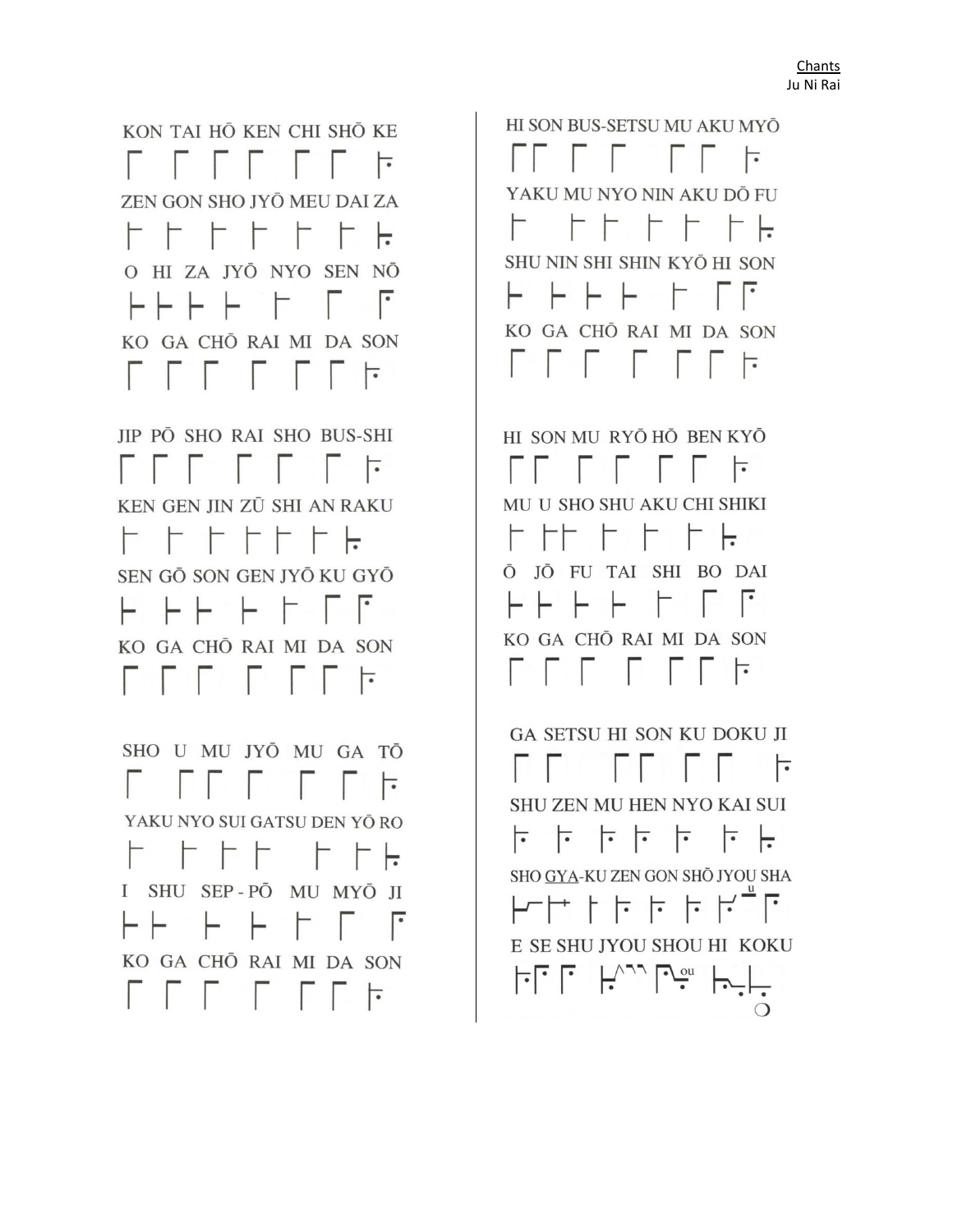Leader:

NA MAN DA BU ⏺

Sangha: NA MAN DA BU NA MAN DA BU NA MAN DA BU NA MAN DA BU NA MAN DA ⏺ BU

Leader: GAN NI SHI KU DOKU

Sangha: BYO DO SE IS- SAI DO HOTSU BO DAI SHIN O JO AN ● RAK-● KOKu●

*I take refuge in Amida Buddha I take refuge in Amida Buddha I take refuge in Amida Buddha I take refuge in Amida Buddha I take refuge in Amida Buddha I take refuge in Amida Buddha* 

*May this merit and virtue Be shared equally with all beings. May we together awaken the Bodhi Mind And attain birth in the Realm of Serenity and Joy*